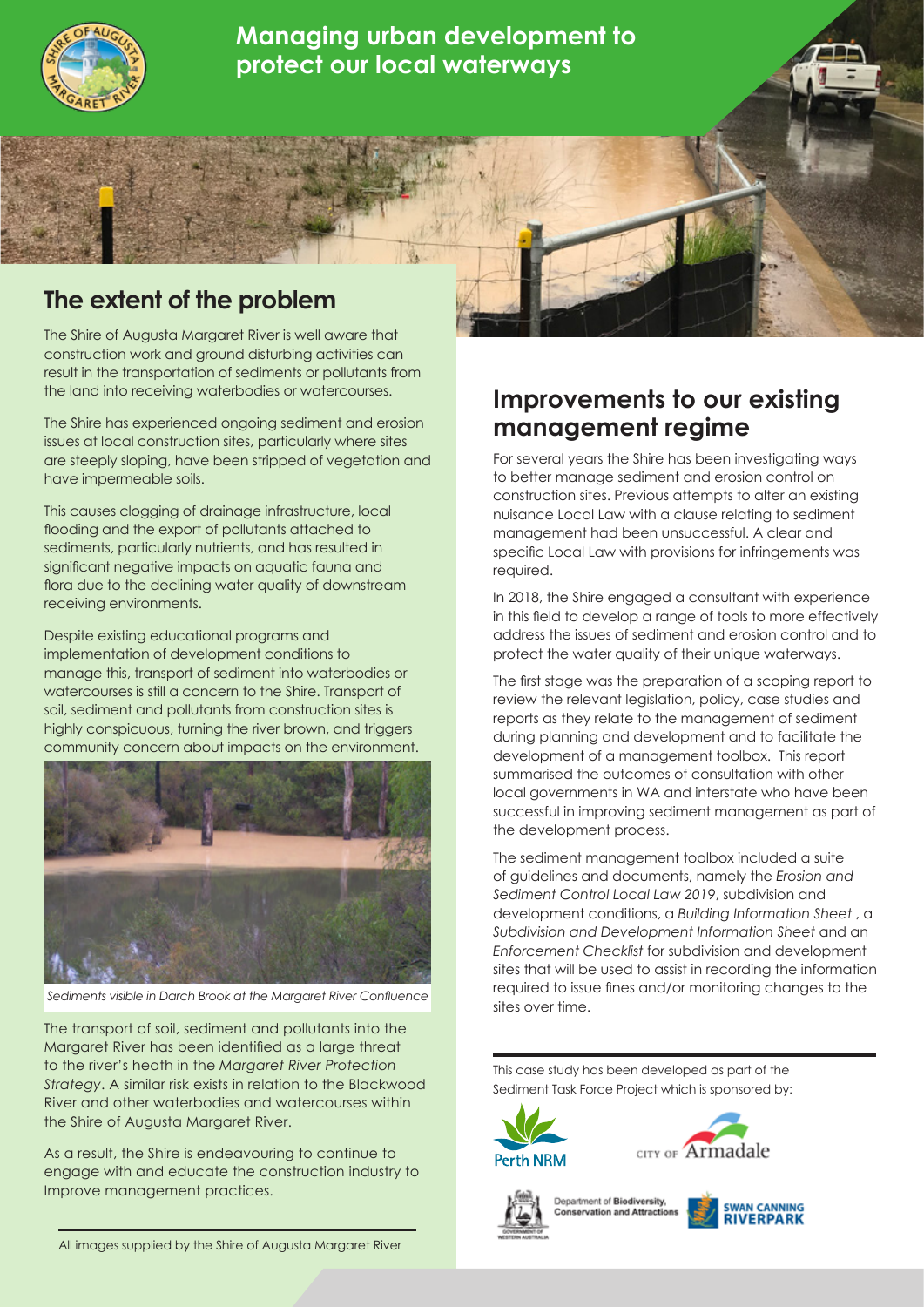

### **Sediment Management Workshops held for staff and the building industry**

The Shire engaged a consultant to run two workshops; the first workshop was for Shire staff and introduced the proposed sediment control tool box, to ensure relevant staff were aware of the project and their roles in its implementation.

The second workshop was directed at the construction industry, particularly builders and developers, to introduce the project and the intention to apply the local law. This workshop was particularly useful and the proposed sediment control toolbox was well received by those in attendance. The workshop allowed for an exchange of information and feedback from participants. It was suggested that the Local Law would help to create an even playing field for all construction contractors when they are quoting for work.

# **Enforcement of ESC local law**

The new *Erosion and Sediment Control Local Law 2019*  was considered essential to facilitate behaviour change.

The Shire had spent a number of years politely asking builders and developers for better sediment management on-site. However, without some form of enforcement around non-compliance, there was little incentive to comply.

The Shire intends to use an infield assessment process to check development and building sites, and will issue an initial warning letter, followed by an infringement letter if the required action is not taken.

The Shire also intends to send out letters acknowledging those sites that do comply and have implemented good practice.

# **Enforcement Checklist**

The *Enforcement Checklist* is a standard way of collecting information or evidence about what is occurring at the site that can be used to monitor change, or used as evidence to support issuing of an infringement and defending the matter in court, should this be required.

# **for amplifying water quality outcomes**

The Shire is currently gazetting their *Erosion and Sediment Control Local Law 2019* with the aim of ensuring it can apply enforcement requirements on owners or occupiers of land who fail to adequately stabilise soil on land in order to prevent soil erosion or sedimentation.

The new Local Law will support environmental management programs that protect the local amenity and health of the Shire's waterways and waterbodies.

The *Erosion and Sediment Control Local Law 2019* has been prepared to require landowners, builders and developers to take reasonable measures to stabilise their land, and to prevent soil, sediment and pollutant from leaving the land or directly or indirectly entering waterbodies or watercourses.

Specifically, the new Local Law states that regarding the prevention of erosion and the escape of soil, sediment and pollutants:

*An owner or occupier of land must take and maintain reasonable measures to* 

- *a. stabilise soil on the land;*
- *b. ensure no soil, sediment or pollutant is released from or escapes from the land, whether by means of erosion, ground disturbing activity or any other cause; and*
- *c. ensure no soil, sediment or pollutant is released or deposited directly or indirectly into any water body or water course.*



*Sediment fences are ineffective if not implemented correctly*